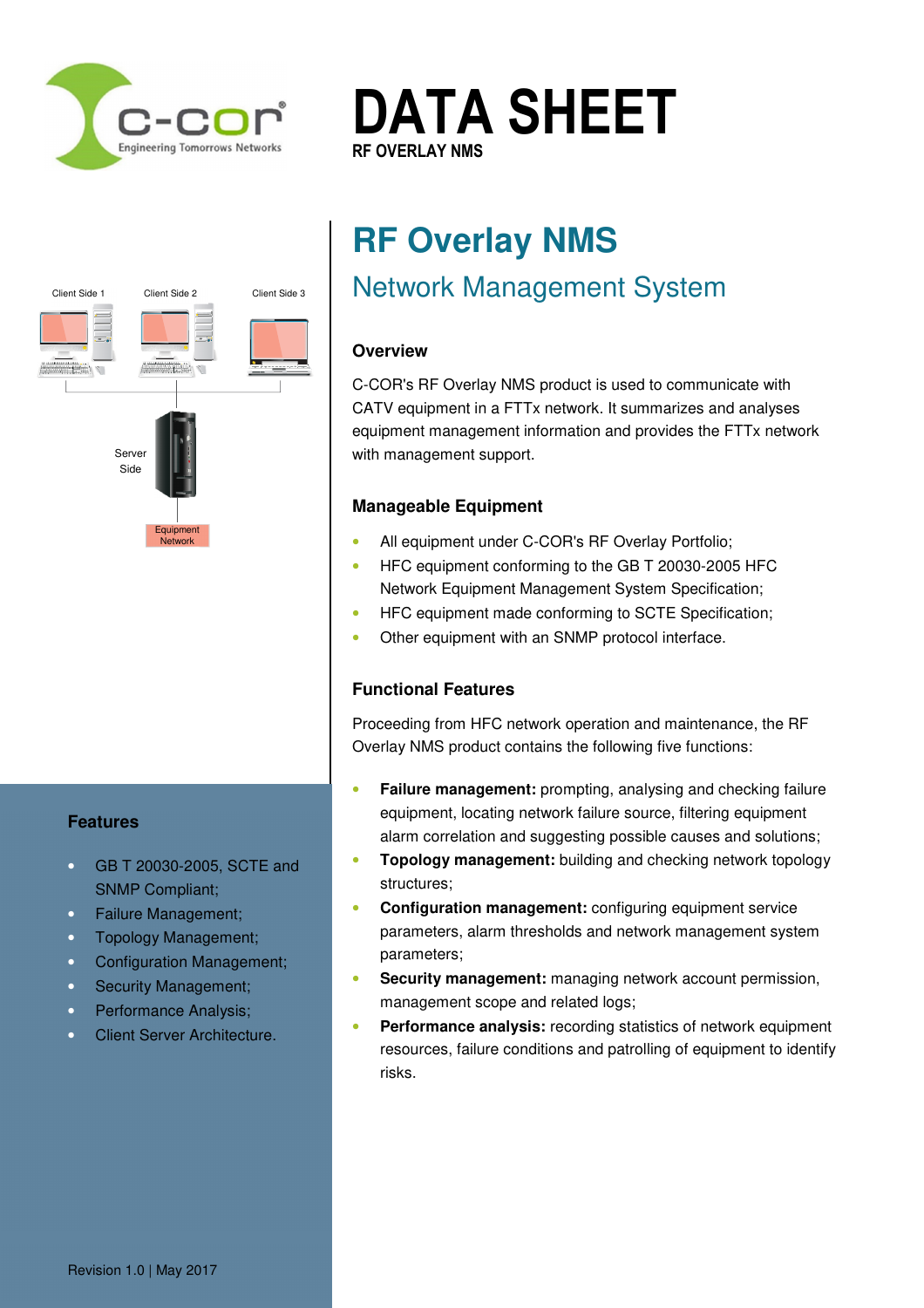

2 Anzed Court Mulgrave VIC 3170 Australia

T. +61 3 8542 0600 F. +61 3 8542 0629 E. sales@c-cor.com.au www.c-cor.com.au

Regional Representation Pakistan / Korea E: sales@c-cor.com.au

@C-COR Broadband 2017 Issued. May 2017

Due to ongoing product development, technical specifications are subject to change without notice

## **DATA SHEET RF OVERLAY NMS**

## **Failure Management**

- **Failure Source Analysis:** supporting finding out source alarms for network failure.
- **Alarm Correlation Filtering:** supporting analysing equipment alarm correlation to reduce any meaningless warnings;
- **Failure Classification:** supporting classifying failure according to whether to affect user services. Failure Statistics: supporting checking total failures available in the network;
- **Message Notification:** supporting notifying failure records via message. Voice Alarm: supporting voice warning of unconfirmed alarm records;
- **Failure Log:** supporting checking and searching for historical failure records.

## **Topology Management**

- **Network Topological Graph:** supporting building and checking network topology and its alarm status.
- **Topological Grouping:** supporting network topology grouping management according to local area machine rooms;
- **Topological Map:** supporting self-defining topological background maps and visually positioning physical locations of machine rooms.

## **Configuration Management**

## **Equipment Configuration**

- **Equipment Parameter Configuration:** supporting remote equipment service parameters configuration;
- **Equipment Information Configuration:** supporting self-definition of equipment name, installation location and other information;
- **Equipment Trap Configuration:** supporting uniform configuration of Trap parameters of national standard equipment;
- **Alarm Threshold Configuration:** supporting scheme use method, configuration of parameter thresholds of national standards or SCTE protocol equipment;
- **Equipment Service Configuration:** supporting scheme use method, configuration of service parameters for all relevant equipment.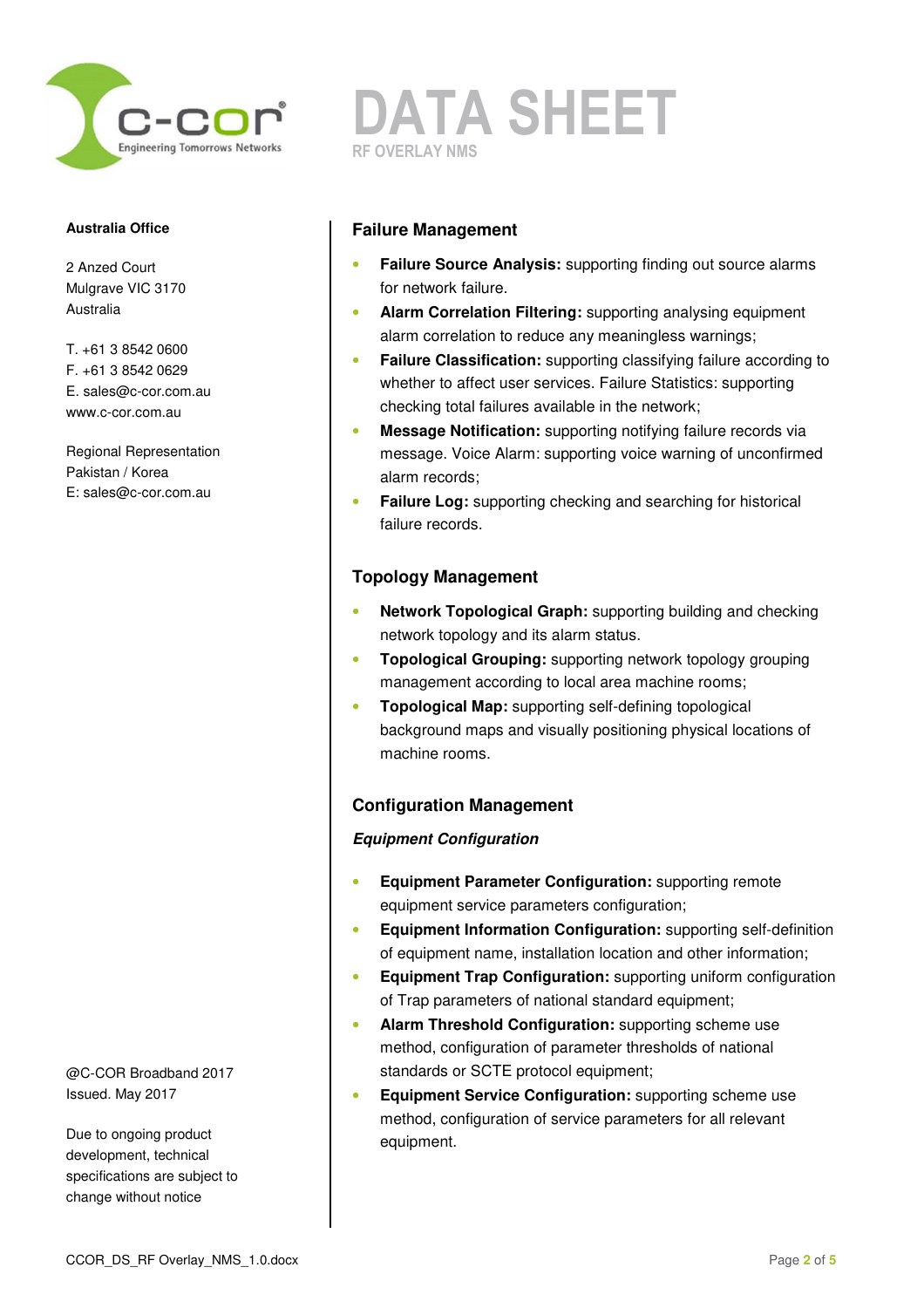

2 Anzed Court Mulgrave VIC 3170 Australia

T. +61 3 8542 0600 F. +61 3 8542 0629 E. sales@c-cor.com.au www.c-cor.com.au

Regional Representation Pakistan / Korea E: sales@c-cor.com.au

@C-COR Broadband 2017 Issued. May 2017

Due to ongoing product development, technical specifications are subject to change without notice

**DATA SHEET RF OVERLAY NMS** 

### **NMS Configuration**

- **Authorization Mode:** adopting USB Key authorization
- **Message Modem Configuration:** supporting connection configuration of messaging modem;
- **Database Auto-backup Configuration:** supporting open/close database auto-backup function and selecting backup period and path.

#### **Security Management**

- **Account Management:** supporting creation, edition and deletion of system account and password modification, also quick account creation via roles;
- **Area-based Management:** supporting dividing management areas and management device range of control network accounts upon different groupings;
- **Authority Control:** supporting assigning different permissions upon accounts to control management device range of network accounts;
- **Account Log:** supporting checking and searching of account historical login, logout and operation records. Database Backup: supporting manual backup, restoration and periodically automatic backup of database.

#### **Performance Analysis**

- **Equipment Parameter Record:** supporting periodically recording equipment parameters and reflecting their changes via curves;
- **Equipment Resource Analysis:** supporting calculating equipment quantity upon equipment types, software version, working hours and manufactures;
- **Equipment Risk Analysis:** supporting risk equipment quantity statistics according to the scope of parameter fluctuation;
- **Historical Failure Analysis:** supporting calculating numbers of signal failures and common failures according to phenomena and causes.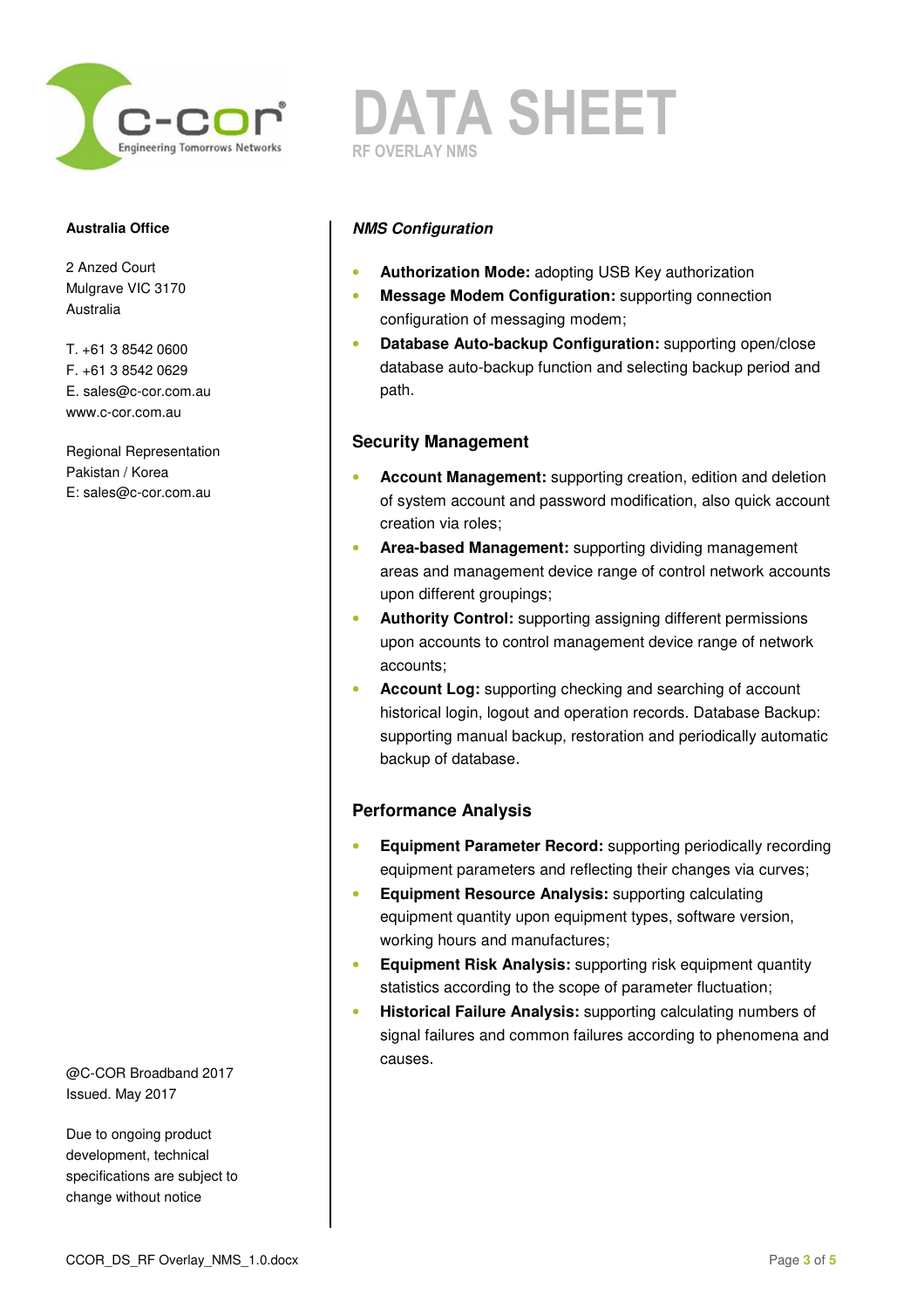

2 Anzed Court Mulgrave VIC 3170 Australia

T. +61 3 8542 0600 F. +61 3 8542 0629 E. sales@c-cor.com.au www.c-cor.com.au

Regional Representation Pakistan / Korea E: sales@c-cor.com.au

@C-COR Broadband 2017 Issued. May 2017

Due to ongoing product development, technical specifications are subject to change without notice



## **System Structure**

The RF Overlay NMS is composed of following two parts:

- **Client-side software:** display NMS service data and transmit service requests;
- **Server-side software:** deal with NMS service data and business requests and one built-in database used for data storage.

## **Client-side Configuration Requirements**

| <b>Item</b>              | <b>Description</b>           |
|--------------------------|------------------------------|
| <b>Processor</b>         | Core 2 Duo 1.8 GHz           |
| <b>Memory</b>            | 2G                           |
| <b>Disk Space</b>        | 10G Residual hard disk space |
| <b>Network Card</b>      | 100 Mbps or more             |
| <b>Audio Card</b>        | Standard Windows audio card  |
| <b>Operating System</b>  | Windows 7                    |
| <b>Running Component</b> | Microsoft, NET Framework 4.0 |

## **Server-side Configuration Requirements**

| <b>Item</b>              | <b>Description</b>           |
|--------------------------|------------------------------|
| <b>Processor</b>         | Xeon E5-2403 4 Core 1.8 GHz  |
| <b>Memory</b>            | 8G                           |
| <b>Disk Space</b>        | 40G Residual disk space      |
| <b>Network Card</b>      | 100M or more                 |
| <b>Audio Card</b>        | Standard Windows audio card  |
| <b>Operating System</b>  | <b>Windows Server 2008</b>   |
| <b>Running Component</b> | Microsoft, NET Framework 4.0 |